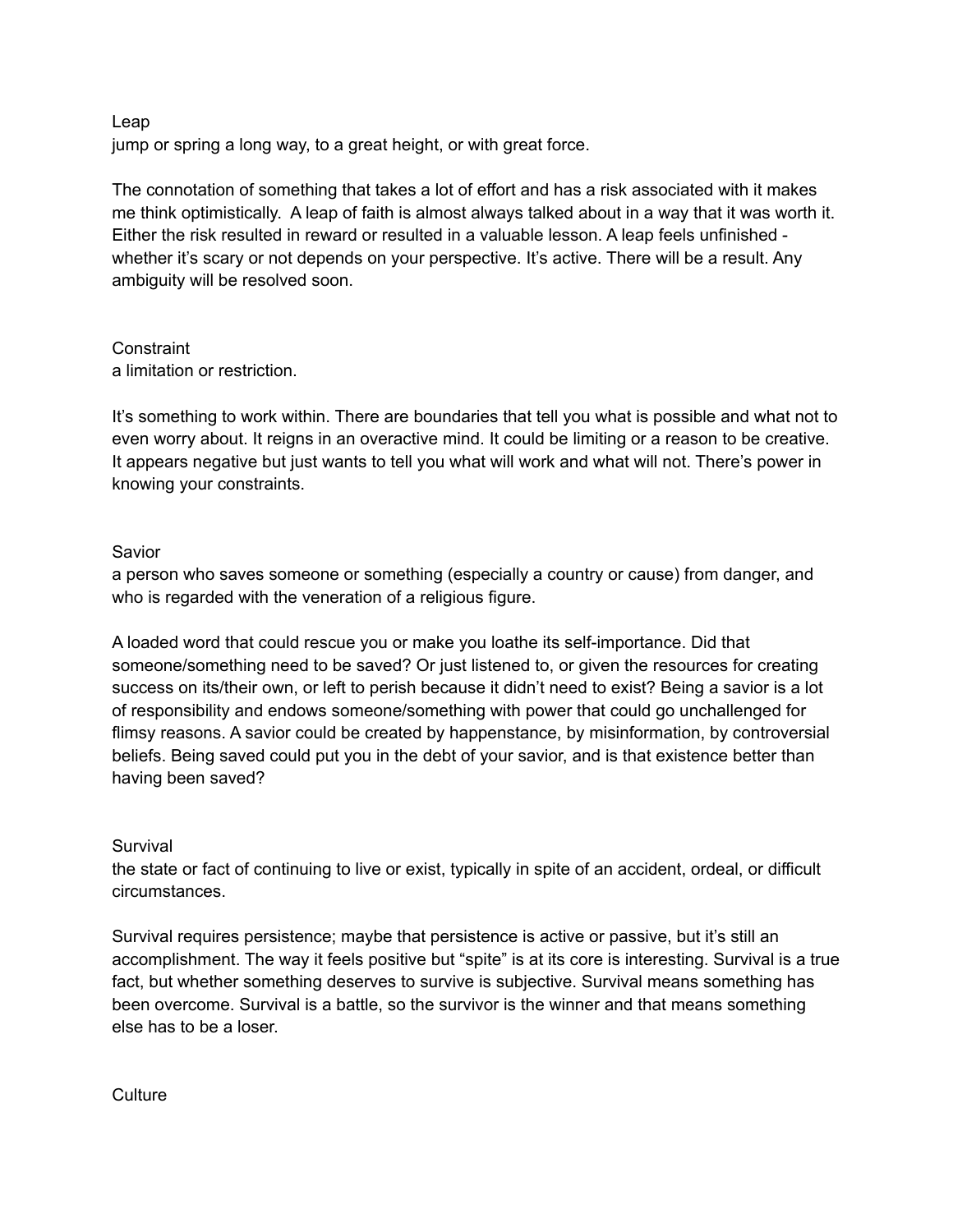the arts and other manifestations of human intellectual achievement regarded collectively.

Such a catch-all term that deserves specificity when it gets used. At work we talk about "cultural truths" which feels like shorthand that might be necessary because people are used to seeing and hearing it, but I want to think more about what culture finds that statement to be true. So many projects where we decide the "cultural" truth and the "audience" truth are just the same. Is that right? This definition of culture is tough because it feels like the museum version of the word. But it's fun to think of what pieces or ideas I would put in a museum when I'm doing research to understand the cultural context around a certain audience or problem for a brief. In general, culture is something you can participate in or observe. You can appropriate it or appreciate it. Culture can be very serious or worth making fun of.

# **Possibilities**

a thing that may happen or be the case.

Imagine the possibilities. Possibilities precede probabilities. A familiar word for a brain that feels a need to run every scenario before feeling prepared or confident. Connotes an outcome that can be predicted or that can be a blind spot. Exciting, or stressful. Forcing you to live in uncertainty, testing your improvisation skills.

# Indignation

anger or annoyance provoked by what is perceived as unfair treatment.

Some people need to live in indignation, feeling most comfortable living in opposition to something else. Indignation can be justified. It can also be futile. It focuses energy and can spark productive and necessary movements against injustice. Or it can trap you in a cage of your own creation if you hand over the power of your own anger to the thing that caused your indignation.

# **Taste**

the ability to discern what is of good quality or of a high aesthetic standard.

Can be a skill. Can be refined. Can be innate. Can be arbitrated. It sets standards and can be used to put down the preferences of people who may have come by those preferences honestly. But it can also be used as a shortcut for people who want their preferences to be refined but don't have the time, energy, wherewithal to develop preferences for themselves. Adopting the taste of someone you admire can make you feel more put together and like you know what you're doing in life. Taste is a shortcut to knowing what you find acceptable and what you don't.

**Mental**